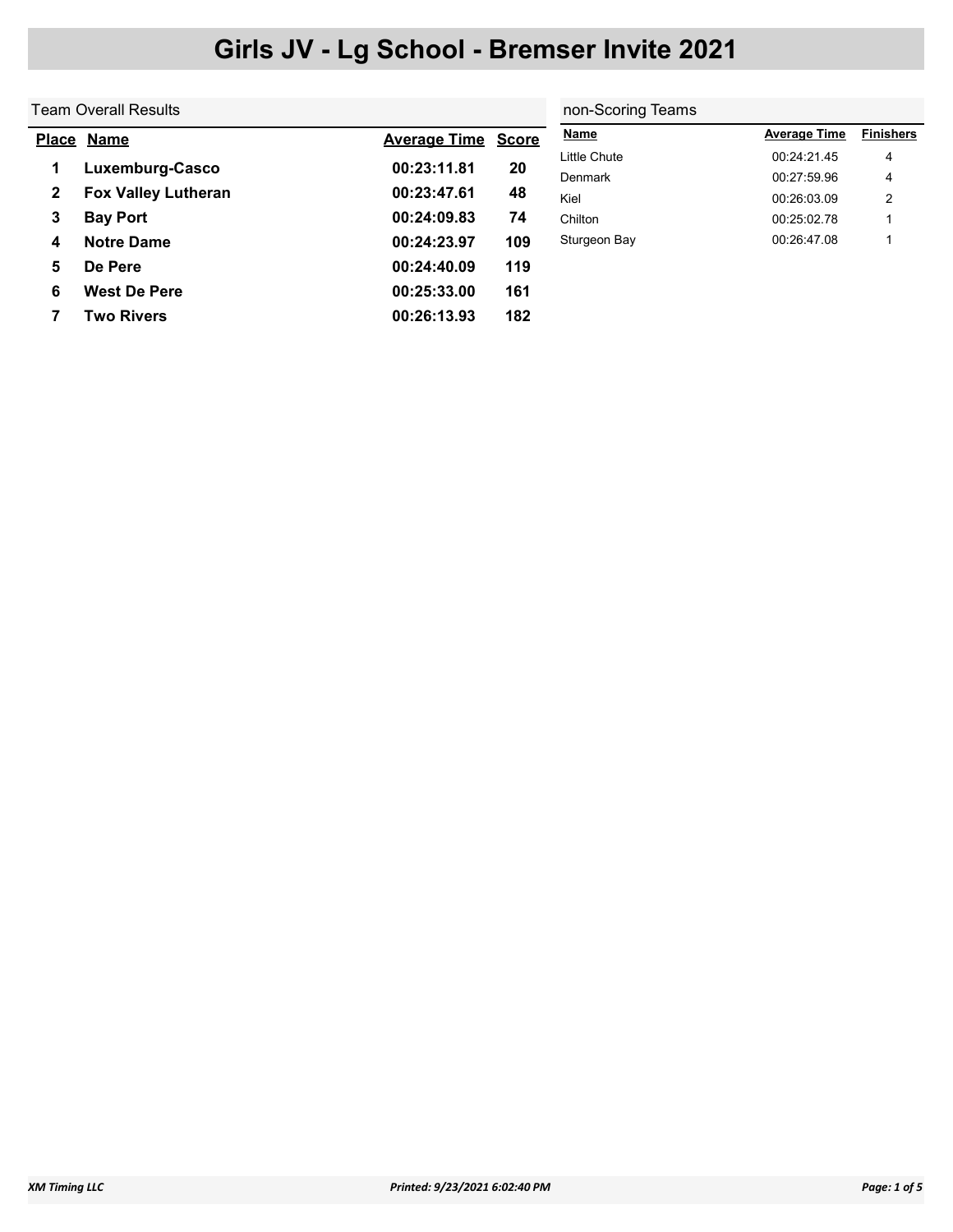Team Results

|              | Place Team Name            |                         |            |                                              | <b>Average Time</b> | # of Finishers Team Score  |                    |
|--------------|----------------------------|-------------------------|------------|----------------------------------------------|---------------------|----------------------------|--------------------|
| 1            | Luxemburg-Casco            |                         |            |                                              | 00:23:11.81         | 18                         | 20                 |
|              | <b>Team Position</b>       | <b>Overall Position</b> | Bib#       | Name                                         |                     | <b>Chip Time</b>           | <b>Score</b>       |
|              | 1                          | $\mathbf 2$             | 605        | <b>Grace Seering</b>                         |                     | 00:22:29.76                | 1                  |
|              | $\mathbf{2}$               | 3                       | 604        | <b>McKenna Rank</b>                          |                     | 00:22:36.59                | 2                  |
|              | 3                          | 5                       | 585        | <b>Cady Bevins</b>                           |                     | 00:23:24.82                | 4                  |
|              | 4                          | 8                       | 595        | Eva Junion                                   |                     | 00:23:41.68                | 6                  |
|              | 5                          | 9                       | 607        | <b>Madyson VanArk</b>                        |                     | 00:23:46.17                | $\overline{7}$     |
|              | 6                          | 21                      | 603        | <b>Elizabeth Rank</b>                        |                     | 00:24:14.09                | (18)               |
|              | 7                          | 22                      | 606        | Cadence Trimberger                           |                     | 00:24:14.84                | (19)               |
| $\mathbf{2}$ | <b>Fox Valley Lutheran</b> |                         |            |                                              | 00:23:47.61         | 12                         | 48                 |
|              | <b>Team Position</b>       | <b>Overall Position</b> | Bib#       | Name                                         |                     | <b>Chip Time</b>           | <b>Score</b>       |
|              | 1                          | 4                       | 398        | Devyn Lang                                   |                     | 00:23:10.01                | 3                  |
|              | 2                          | $\overline{7}$          | 404        | <b>Liberty VanDenHeuvel</b>                  |                     | 00:23:36.65                | 5                  |
|              | 3                          | 15                      | 399        | <b>Noelle Luebke</b>                         |                     | 00:23:59.59                | 12                 |
|              | 4                          | 16                      | 406        | <b>Micaiah Wagner</b>                        |                     | 00:24:02.79                | 13                 |
|              | 5                          | 18                      | 407        | <b>Naomi Wittig</b>                          |                     | 00:24:09.03                | 15                 |
|              | 6                          | 42                      | 403        | Aliya Sulzle                                 |                     | 00:25:03.74                | (31)               |
|              | 7                          | 45                      | 396        | <b>Emmeline Kelley</b>                       |                     | 00:25:11.56                | (33)               |
| 3            | <b>Bay Port</b>            |                         |            |                                              | 00:24:09.83         | 8                          | 74                 |
|              | <b>Team Position</b>       | <b>Overall Position</b> | Bib#       | Name                                         |                     | <b>Chip Time</b>           | <u>Score</u>       |
|              | 1                          | 11                      | 144        | <b>Marin Brown</b>                           |                     | 00:23:46.78                | 8                  |
|              | 2                          | 12                      | 150        | Ava Konshak                                  |                     | 00:23:52.85                | 9                  |
|              | 3                          | 14                      | 149        | Jovita D'Souza                               |                     | 00:23:54.71                | 11                 |
|              | 4                          | 17                      | 152        | <b>Gabrielle McGuire</b>                     |                     | 00:24:06.94                | 14                 |
|              | 5                          | 44                      | 145        | <b>Claire Brunette</b>                       |                     | 00:25:07.88                | 32                 |
|              | 6                          | 84                      | 147        | Samantha Cook                                |                     | 00:28:18.89                | (45)               |
|              | 7                          | 85                      | 146        | <b>Tess Christiansen</b>                     |                     | 00:28:24.01                | (46)               |
| 4            | <b>Notre Dame</b>          |                         |            |                                              | 00:24:23.97         | 24                         | 109                |
|              | <b>Team Position</b>       | <b>Overall Position</b> | Bib#       | <b>Name</b>                                  |                     | <b>Chip Time</b>           | <b>Score</b>       |
|              | 1                          | 19                      | 885        | Alexandra Mach                               |                     | 00:24:11.40                | 16                 |
|              | 2                          | 26                      | 871        | <b>Lucy Brada</b>                            |                     | 00:24:22.70                | 21                 |
|              | 3                          | 29                      | 894        | <b>Addie Weiss</b><br><b>Grace Del Frate</b> |                     | 00:24:25.88                | 23                 |
|              | 4<br>5                     | 30                      | 875<br>891 |                                              |                     | 00:24:29.51<br>00:24:30.34 | 24<br>25           |
|              | 6                          | 31<br>32                | 883        | <b>Jasmine Simpson</b><br>Molly Kukiela      |                     | 00:24:40.74                |                    |
|              | $\overline{7}$             | 34                      | 887        | <b>Madeline Patrickus</b>                    |                     | 00:24:48.25                | (26)<br>(28)       |
| 5            | De Pere                    |                         |            |                                              | 00:24:40.09         | 11                         | 119                |
|              | <b>Team Position</b>       | <b>Overall Position</b> | Bib#       | <b>Name</b>                                  |                     | <b>Chip Time</b>           |                    |
|              | 1                          | 13                      | 320        | <b>Aubrey Kopling</b>                        |                     | 00:23:54.04                | <b>Score</b><br>10 |
|              | $\mathbf{2}$               | 20                      | 317        | <b>Sarah Dahlquist</b>                       |                     | 00:24:13.94                | 17                 |
|              | 3                          | 33                      | 313        | <b>Katherine Basten</b>                      |                     | 00:24:41.36                | 27                 |
|              | 4                          | 41                      | 315        | <b>Carly Black</b>                           |                     | 00:25:03.47                | 30                 |
|              | 5                          | 49                      | 316        | <b>Violet Blake</b>                          |                     | 00:25:27.66                | 35                 |
|              | 6                          | 78                      | 326        | Lauren Schneider                             |                     | 00:27:44.14                | (43)               |
|              | $\overline{7}$             | 80                      | 321        | Maya McManus                                 |                     | 00:28:08.20                | (44)               |
| 6            | <b>West De Pere</b>        |                         |            |                                              | 00:25:33.00         | 10                         | 161                |
|              | <b>Team Position</b>       | <b>Overall Position</b> | Bib#       | <b>Name</b>                                  |                     | <b>Chip Time</b>           | <b>Score</b>       |
|              | 1                          | 25                      | 1265       | <b>Abby Bradley</b>                          |                     | 00:24:16.50                | 20                 |
|              | $\mathbf 2$                | 39                      | 1269       | <b>Ellen Finley</b>                          |                     | 00:25:02.88                | 29                 |
|              |                            |                         |            |                                              |                     |                            |                    |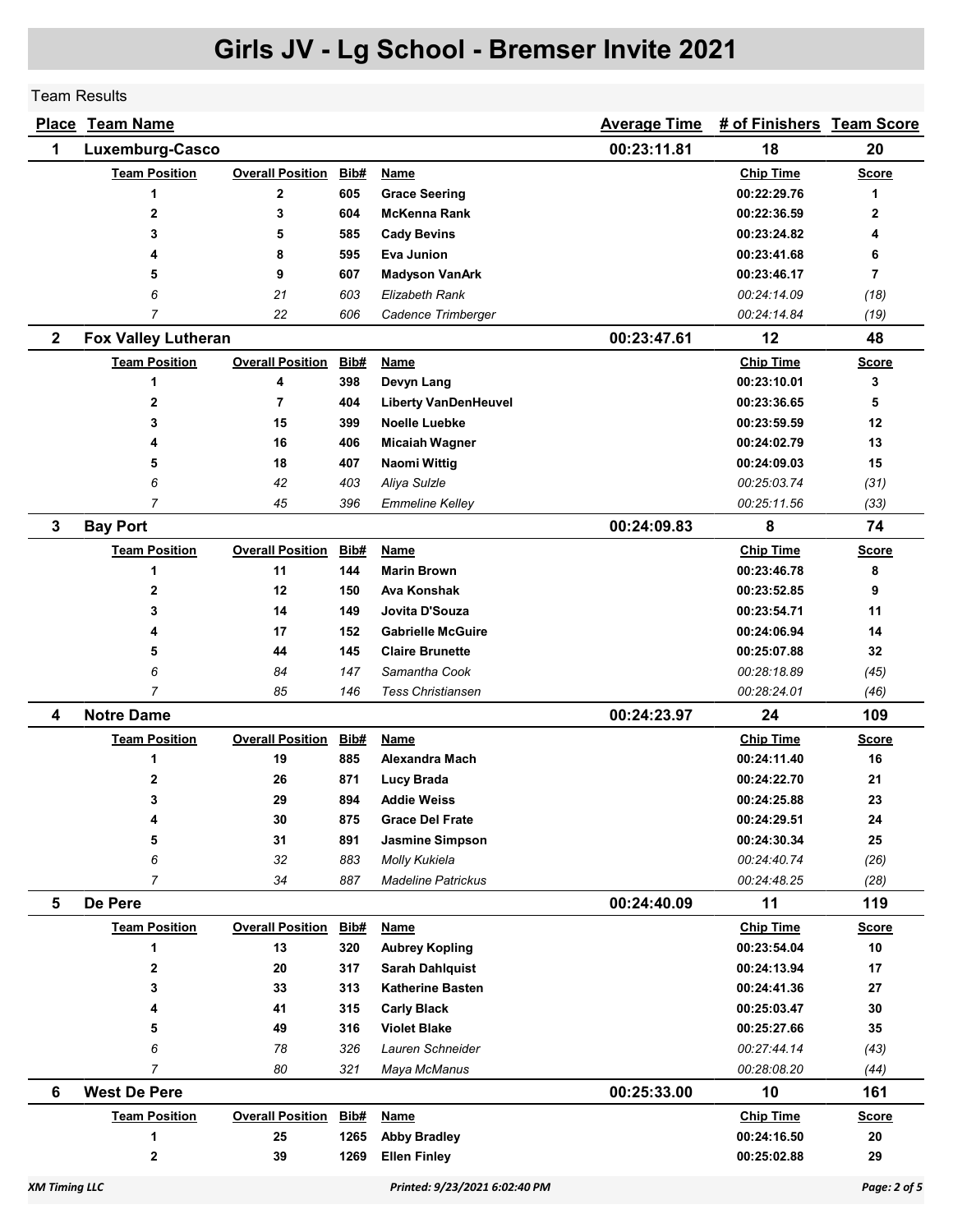| 3                    | 51                      | 1275 | <b>Allison Price</b>   | 00:25:44.36      | 36           |
|----------------------|-------------------------|------|------------------------|------------------|--------------|
| 4                    | 58                      | 1270 | Kaliyah Garania        | 00:26:12.94      | 37           |
| 5                    | 64                      | 1274 | Raelyn Mader           | 00:26:28.33      | 39           |
| 6                    | 65                      | 1268 | Sarah Fayas            | 00:26:35.77      | (40)         |
|                      | 72                      | 1272 | <b>Grace Hartjes</b>   | 00:27:01.26      | (42)         |
| <b>Two Rivers</b>    |                         |      | 00:26:13.93            | 6                | 182          |
|                      |                         |      |                        |                  |              |
| <b>Team Position</b> | <b>Overall Position</b> | Bib# | Name                   | <b>Chip Time</b> | <b>Score</b> |
|                      | 27                      | 1209 | <b>Kylie Kakes</b>     | 00:24:24.14      | 22           |
| $\mathbf{2}$         | 48                      | 1211 | <b>Maesen Roberts</b>  | 00:25:22.71      | 34           |
| 3                    | 60                      | 1208 | <b>Metadel Edwards</b> | 00:26:14.61      | 38           |
| 4                    | 67                      | 1210 | <b>Abby Meunier</b>    | 00:26:38.37      | 41           |
| 5                    | 86                      | 1213 | <b>Kaitlyn Traeger</b> | 00:28:29.80      | 47           |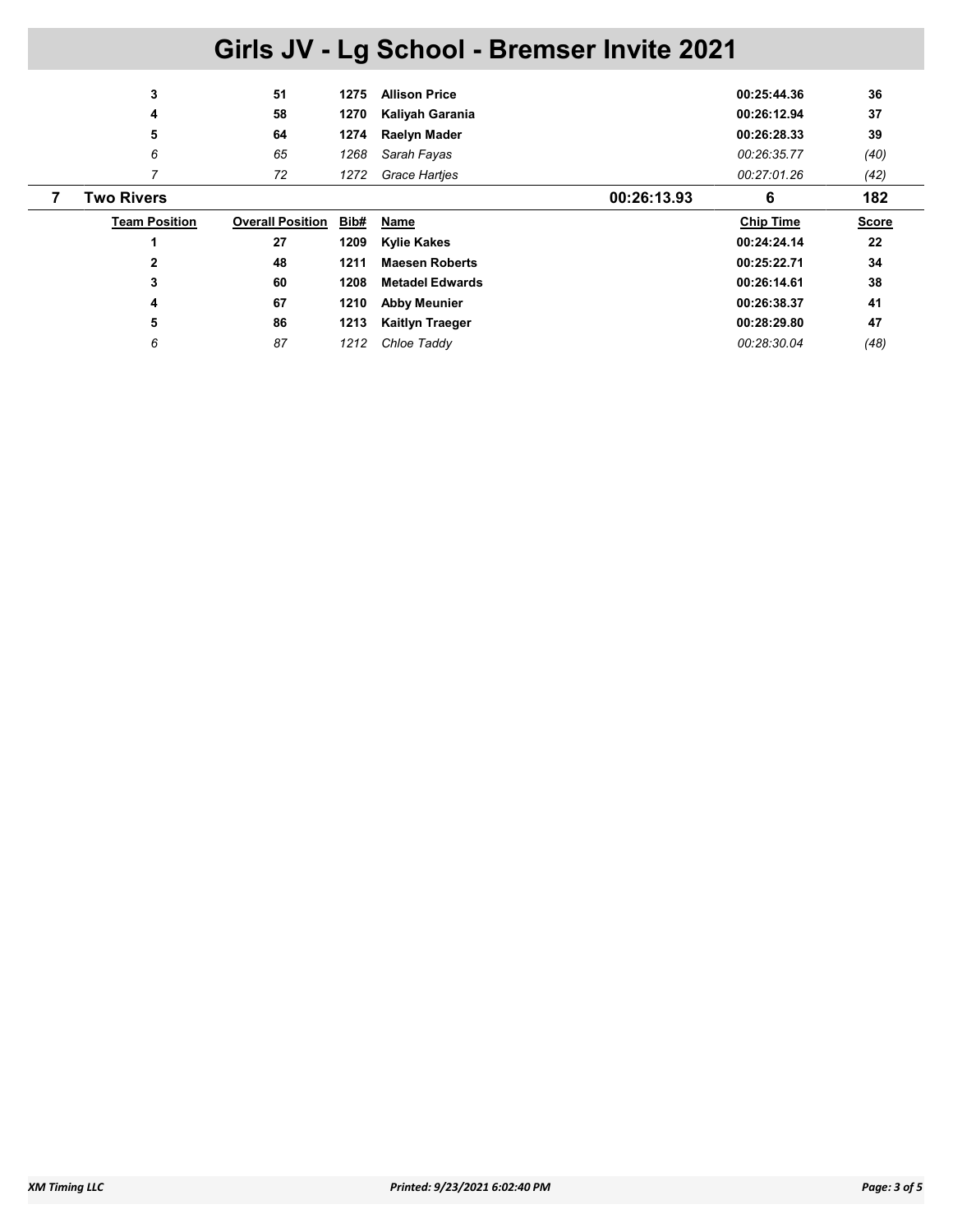### Individual Overall Results

| <b>Overall</b>             |                |      | Score Bib# Name             | <u>Class</u> | <b>Chip Time</b> | <b>Team</b>         |
|----------------------------|----------------|------|-----------------------------|--------------|------------------|---------------------|
| $\boldsymbol{\mathcal{I}}$ | 0              | 533  | Amelia Stein                | SO           | 00:22:09.26      | <b>Little Chute</b> |
| 2                          | 1              | 605  | <b>Grace Seering</b>        | <b>SO</b>    | 00:22:29.76      | Luxemburg-Casco     |
| 3                          | $\mathbf{2}$   | 604  | McKenna Rank                | <b>FR</b>    | 00:22:36.59      | Luxemburg-Casco     |
| 4                          | 3              | 398  | Devyn Lang                  | JR           | 00:23:10.01      | Fox Valley Lutheran |
| 5                          | 4              | 585  | <b>Cady Bevins</b>          | <b>FR</b>    | 00:23:24.82      | Luxemburg-Casco     |
| 6                          | 0              | 532  | <b>Bella Meyer</b>          | <b>SR</b>    | 00:23:24.92      | <b>Little Chute</b> |
| 7                          | 5              | 404  | <b>Liberty VanDenHeuvel</b> | JR           | 00:23:36.65      | Fox Valley Lutheran |
| 8                          | 6              | 595  | Eva Junion                  | JR           | 00:23:41.68      | Luxemburg-Casco     |
| 9                          | $\overline{7}$ | 607  | <b>Madyson VanArk</b>       | FR           | 00:23:46.17      | Luxemburg-Casco     |
| 10                         | 0              | 534  | Maya Van Schyndel           | FR           | 00:23:46.33      | <b>Little Chute</b> |
| 11                         | 8              | 144  | <b>Marin Brown</b>          | FR           | 00:23:46.78      | <b>Bay Port</b>     |
| 12                         | 9              | 150  | Ava Konshak                 | <b>FR</b>    | 00:23:52.85      | <b>Bay Port</b>     |
| 13                         | 10             | 320  | <b>Aubrey Kopling</b>       | <b>FR</b>    | 00:23:54.04      | De Pere             |
| 14                         | 11             | 149  | Jovita D'Souza              | JR           | 00:23:54.71      | <b>Bay Port</b>     |
| 15                         | 12             | 399  | <b>Noelle Luebke</b>        | <b>SO</b>    | 00:23:59.59      | Fox Valley Lutheran |
| 16                         | 13             | 406  | <b>Micaiah Wagner</b>       | JR           | 00:24:02.79      | Fox Valley Lutheran |
| 17                         | 14             | 152  | <b>Gabrielle McGuire</b>    | SO           | 00:24:06.94      | <b>Bay Port</b>     |
| 18                         | 15             | 407  | <b>Naomi Wittig</b>         | <b>SO</b>    | 00:24:09.03      | Fox Valley Lutheran |
| 19                         | 16             | 885  | Alexandra Mach              | SR           | 00:24:11.40      | <b>Notre Dame</b>   |
| 20                         | 17             | 317  | <b>Sarah Dahlquist</b>      | <b>FR</b>    | 00:24:13.94      | De Pere             |
| 21                         | (18)           | 603  | <b>Elizabeth Rank</b>       | SO           | 00:24:14.09      | Luxemburg-Casco     |
| 22                         | (19)           | 606  | Cadence Trimberger          | SR           | 00:24:14.84      | Luxemburg-Casco     |
| 23                         | 0              | 599  | <b>Haley Paye</b>           | JR           | 00:24:15.01      | Luxemburg-Casco     |
| 24                         | 0              | 592  | <b>Heather Iverson</b>      | <b>SR</b>    | 00:24:15.53      | Luxemburg-Casco     |
| 25                         | 20             | 1265 | <b>Abby Bradley</b>         | <b>FR</b>    | 00:24:16.50      | <b>West De Pere</b> |
| 26                         | 21             | 871  | Lucy Brada                  | <b>SR</b>    | 00:24:22.70      | <b>Notre Dame</b>   |
| 27                         | 22             | 1209 | <b>Kylie Kakes</b>          | <b>SO</b>    | 00:24:24.14      | <b>Two Rivers</b>   |
| 28                         | 0              | 489  | Coryn Fromm                 | SO           | 00:24:24.52      | Kiel                |
| 29                         | 23             | 894  | <b>Addie Weiss</b>          | JR           | 00:24:25.88      | <b>Notre Dame</b>   |
| 30                         | 24             | 875  | <b>Grace Del Frate</b>      | JR           | 00:24:29.51      | <b>Notre Dame</b>   |
| 31                         | 25             | 891  | <b>Jasmine Simpson</b>      | <b>SO</b>    | 00:24:30.34      | <b>Notre Dame</b>   |
| 32                         | (26)           | 883  | <b>Molly Kukiela</b>        | SR           | 00:24:40.74      | Notre Dame          |
| 33                         | 27             | 313  | <b>Katherine Basten</b>     | JR           | 00:24:41.36      | De Pere             |
| 34                         | (28)           | 887  | <b>Madeline Patrickus</b>   | JR           | 00:24:48.25      | Notre Dame          |
| 35                         | 0              | 586  | <b>Karley Beyer</b>         | FR           | 00:24:50.34      | Luxemburg-Casco     |
| 36                         | 0              | 892  | Emma Skaletski              | JR           | 00:24:59.24      | Notre Dame          |
| 37                         | 0              | 590  | <b>Addisen Dubois</b>       | FR           | 00:25:01.41      | Luxemburg-Casco     |
| 38                         | 0              | 234  | Sophia Billmann             | SR           | 00:25:02.78      | Chilton             |
| 39                         | 29             | 1269 | <b>Ellen Finley</b>         | <b>SR</b>    | 00:25:02.88      | <b>West De Pere</b> |
| 40                         | 0              | 601  | Lexi Polster                | FR           | 00:25:03.26      | Luxemburg-Casco     |
| 41                         | 30             | 315  | <b>Carly Black</b>          | FR           | 00:25:03.47      | De Pere             |
| 42                         | (31)           | 403  | Aliya Sulzle                | SO           | 00:25:03.74      | Fox Valley Lutheran |
| 43                         | 0              | 893  | Delaney Vanden Houten       | JR           | 00:25:03.96      | Notre Dame          |
| 44                         | 32             | 145  | <b>Claire Brunette</b>      | <b>FR</b>    | 00:25:07.88      | <b>Bay Port</b>     |
| 45                         | (33)           | 396  | <b>Emmeline Kelley</b>      | JR           | 00:25:11.56      | Fox Valley Lutheran |
| 46                         | 0              | 876  | Delaney Gallagher           | JR           | 00:25:13.69      | Notre Dame          |
| 47                         | 0              | 401  | Amber Rusch                 | JR           | 00:25:20.91      | Fox Valley Lutheran |
| 48                         | 34             | 1211 | <b>Maesen Roberts</b>       | JR           | 00:25:22.71      | <b>Two Rivers</b>   |
| 49                         | 35             | 316  | <b>Violet Blake</b>         | <b>FR</b>    | 00:25:27.66      | De Pere             |
| 50                         | 0              | 886  | Eva Passel                  | FR           | 00:25:30.76      | Notre Dame          |
| 51                         | 36             | 1275 | <b>Allison Price</b>        | <b>SR</b>    | 00:25:44.36      | <b>West De Pere</b> |